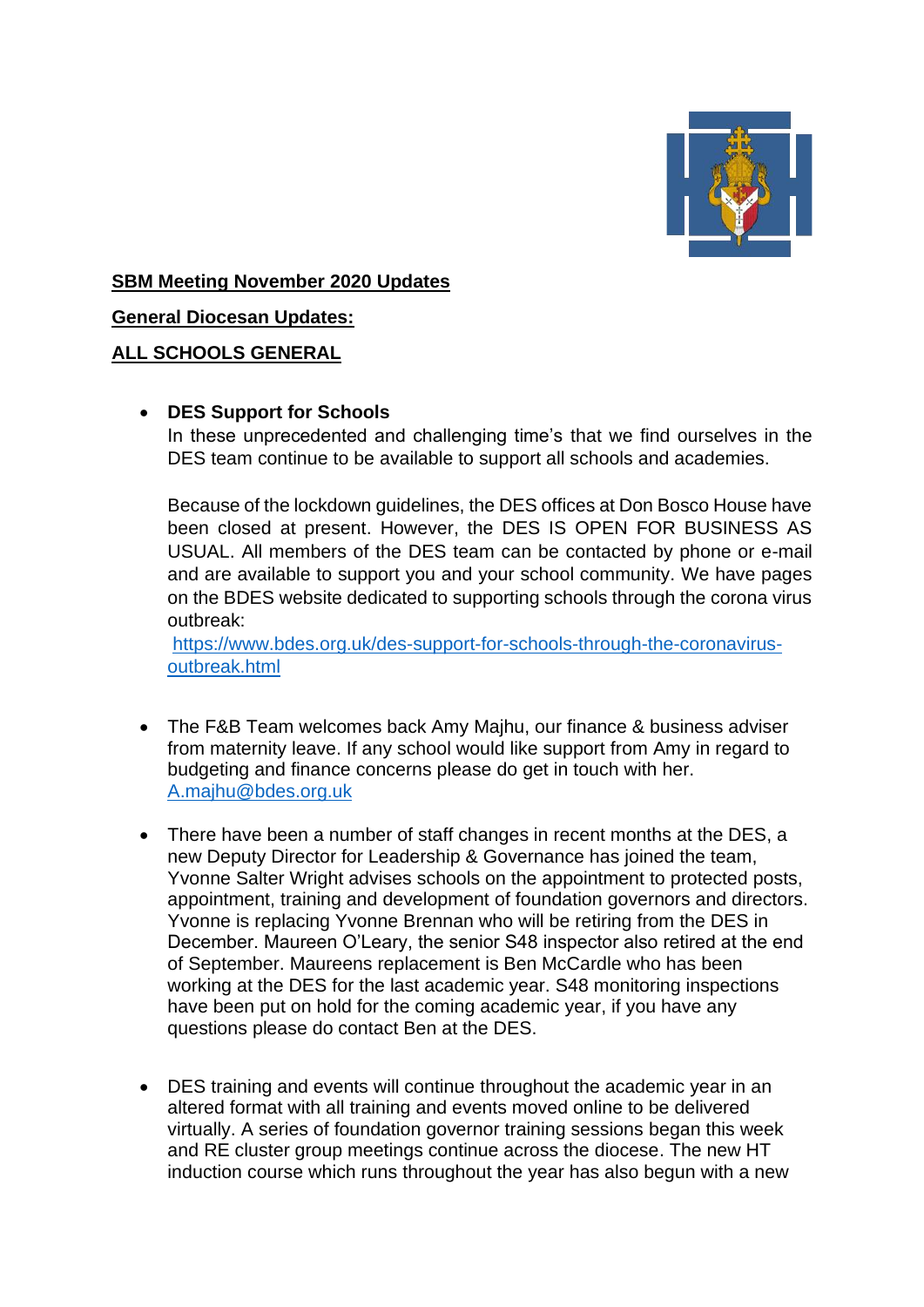cohort. The annual leadership conference normally hosted at the ICC is still going ahead during this academic year for school leaders, chairs of MAC's and chairs of governors but we are still working with the ICC on how that conference will be delivered. The first CSEL virtual conference of the year has also taken place.

- Early in the new year Sharon Leahy & Amy Majhu will be offering a training session to both SBM's and HT's on the new Statlog IT system which is used by dioceses to administer the centrally held SCA funding (former LCVAP) and from the next financial year (2021/22) DFC funding. Further details will be provided in due course.
- The Diocesan academy strategy continues to progress; on the 1st October 2020 there were 121 academies within the Archdiocese of Birmingham operating within 18 Multi-Academy Companies (MACs). Another small group of schools are due to join existing MAC's on the 1st January 2021 followed by the formation of a brand new MAC, Our Lady & All Saints consisting of 13 schools on 1<sup>st</sup> April 2021. More information about the academy strategy can be found on the BDES website<https://www.bdes.org.uk/academies.html>
- A reminder to complete a trustee Approval form and that a consultant should be used to manage the project which can be accessed via the link below: [https://www.bdes.org.uk/uploads/7/2/8/5/72851667/copy\\_of\\_des\\_landlord\\_ap](https://www.bdes.org.uk/uploads/7/2/8/5/72851667/copy_of_des_landlord_approval_application_1.xlsx) proval application 1.xlsx
- Have your say: Covid-19 and the financial impact on schools

ASCL is conducting a survey with the Education Policy Institute and NAHT on the financial impact on schools of the Covid-19 pandemic. This is your chance to have your say on the costs your school has incurred in order to comply with Covid-19 safety measures and other Covid-related costs.

## **CES Updates:**

- The CES has updated the model grievance policy for schools, a copy of which is on the CES website [https://www.catholiceducation.org.uk/employment-documents/model-policies](https://www.catholiceducation.org.uk/employment-documents/model-policies-and-procedures)[and-procedures](https://www.catholiceducation.org.uk/employment-documents/model-policies-and-procedures)
- Home to school transport. The CES has been in ongoing dialogue with the DfE about the transport issues that are being experienced at this time. As you will be aware, additional funding was provided to local authorities at the beginning of the autumn term to assist with transport costs. That funding was due to end at October half term. The CES has advised that this additional funding will continue into the second half of the autumn term.

#### **DfE Updates:**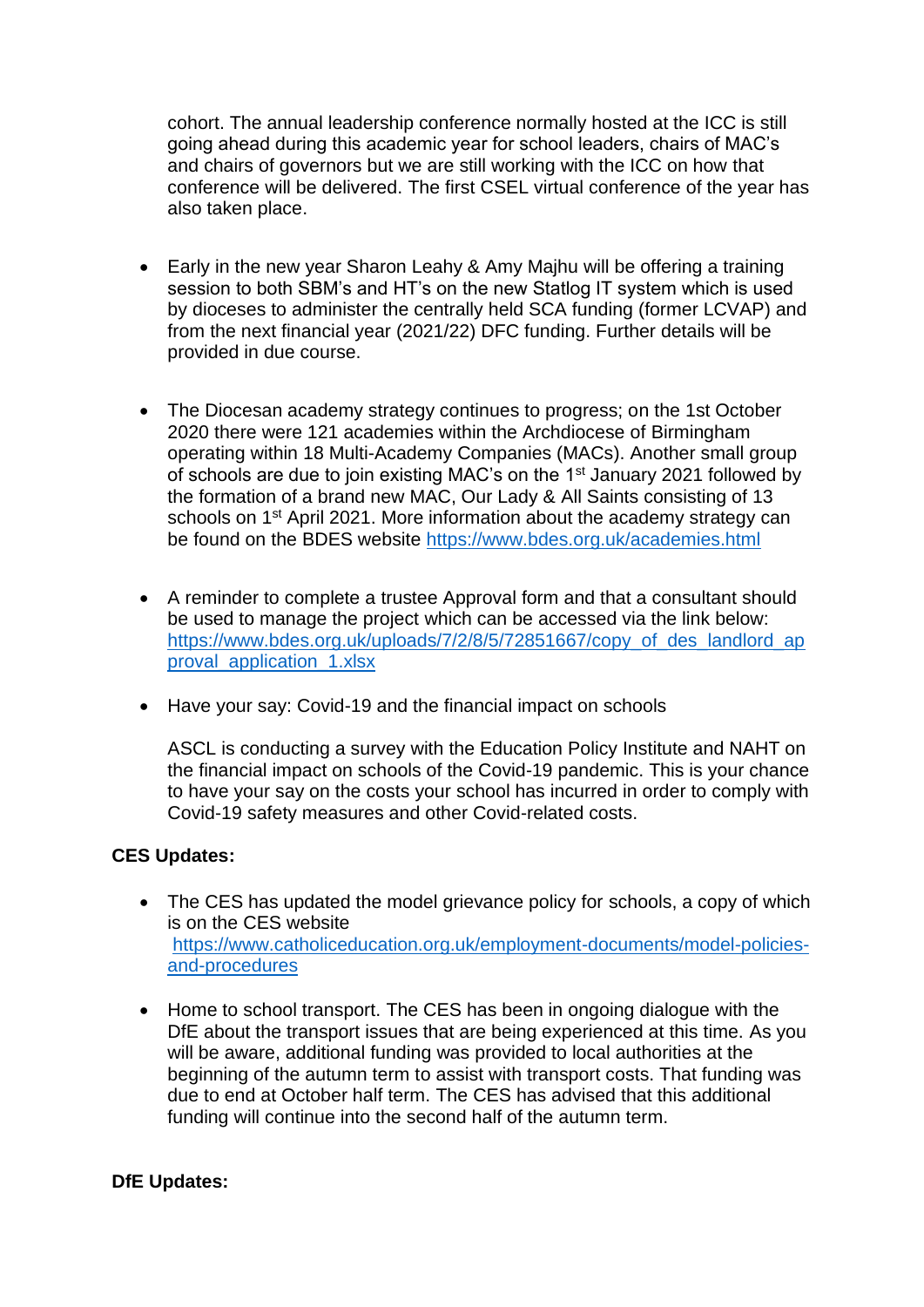• The DfE has updated the Good Estate Management for Schools (GEMS) guidance and Asbestos Management in Schools (see further details below).

# **ACADEMIES GENERAL**

- The DfE has published the annual academies planning calendar which contains key dates for the academic year. An electronic link is below to the planner [https://assets.publishing.service.gov.uk/government/uploads/system/uploads/](https://assets.publishing.service.gov.uk/government/uploads/system/uploads/attachment_data/file/934561/Academies_Planning_Calendar_2020_to_2021_V_2.10.pdf) [attachment\\_data/file/934561/Academies\\_Planning\\_Calendar\\_2020\\_to\\_2021\\_](https://assets.publishing.service.gov.uk/government/uploads/system/uploads/attachment_data/file/934561/Academies_Planning_Calendar_2020_to_2021_V_2.10.pdf) [V\\_2.10.pdf](https://assets.publishing.service.gov.uk/government/uploads/system/uploads/attachment_data/file/934561/Academies_Planning_Calendar_2020_to_2021_V_2.10.pdf)
- The annual Land and Building Collection Tool submission to the ESFA has been delayed; the portal now opens on the 15<sup>th</sup> December, the deadline for entries has been put back to 28th January 2021. As these require diocesan approval and sign off, could I please ask that academies upload their entries by mid-January to allow sufficient time for the tasks to be completed and approved.

[https://www.gov.uk/government/publications/academies-land-and-buildings](https://www.gov.uk/government/publications/academies-land-and-buildings-collection-tool)[collection-tool](https://www.gov.uk/government/publications/academies-land-and-buildings-collection-tool)

• The DES team is planning for the next round of annual MAC monitoring meetings scheduled to take place early next year. We have moved these meetings back to enable MAC's more time to prepare. The first meetings are scheduled to take place in February 2021 but further details will be circulated in due course.

## **VA SCHOOLS GENERAL**

- The Diocese became the Responsible body this financial year and received a central capital allocation for VA schools. In order to provide financial assurance to the DfE that public money is spent appropriately, we have joined with all other dioceses across England, co-ordinated by the CES to procure a common cloud based capital programme assurance system (CPAS) which is called Statlog. All dioceses will use the new system to manage capital programmes it is responsible for which includes the SCA grant with DFC being added next year.
- The total value of the SCA grant for 2020/21 was £5.1 million at 90%. As it is a DfE requirement that governing bodies of VA schools must contribute 10% toward the cost of any building project, the total value of grant to be allocated was £5.7 million. The DES received more good news in August when we were advised by the DfE of a further award of SCA grant of £2.6 million which is in